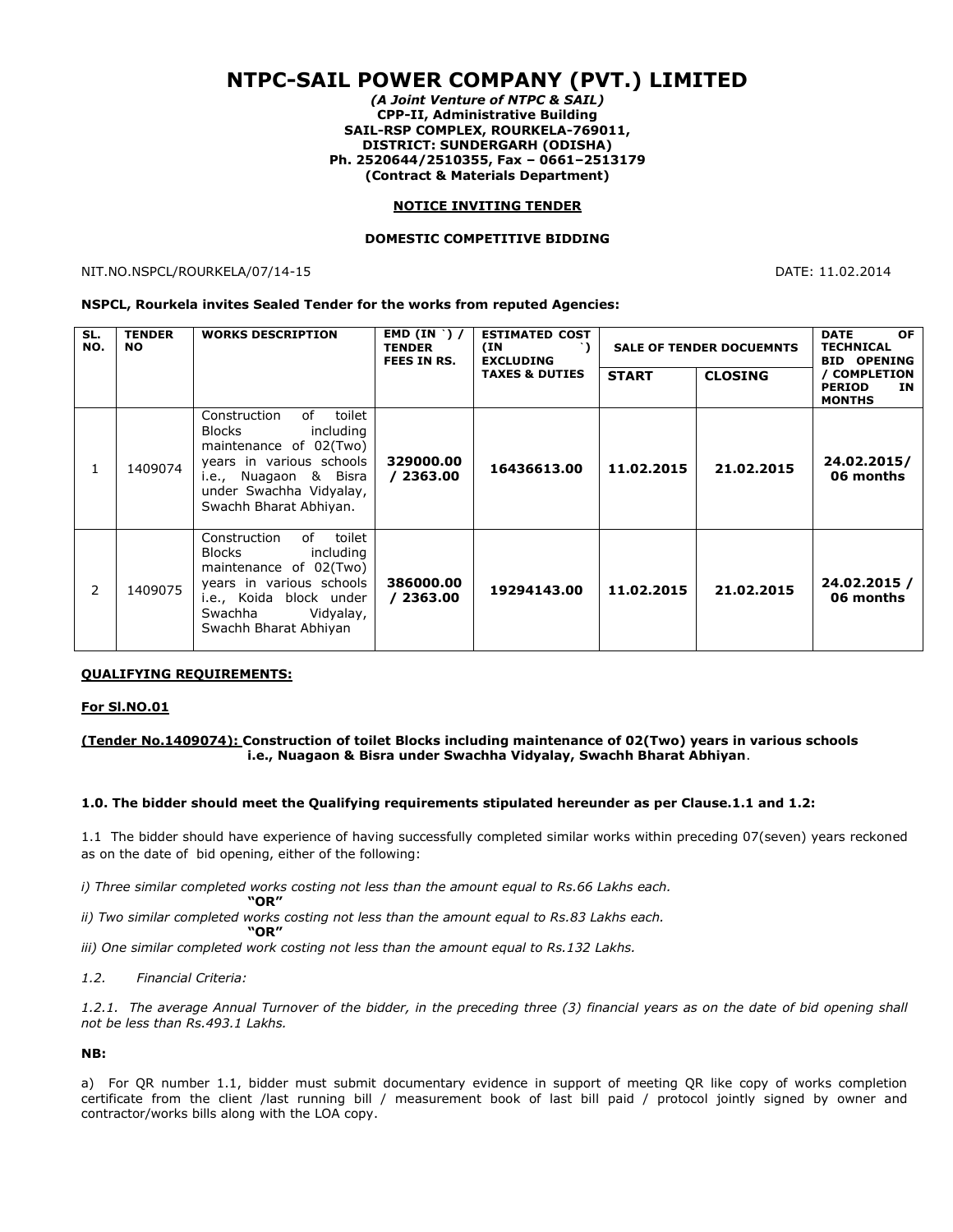b) For QR No.1.2.1, the bidder shall submit the Audited Balance Sheet and Profit & Loss Account for the specified period. In case where Audited results for the last preceding FY are not available, certificate of financial statements from a practicing Chartered Accountant shall also be considered acceptable. Other income shall not be considered for arriving annual turnover. c) The Similar works means: "Civil construction work of residential / commercial complex of civil construction , involving RCC , Brick work.

# **For Sl.No.2.**

# **(Tender No.1409075): Construction of toilet Blocks including maintenance of 02(Two) years in various schools i.e., Koida block under Swachha Vidyalay, Swachh Bharat Abhiyan.**

## **1.0. The bidder should meet the Qualifying requirements stipulated hereunder as per Clause.1.1 and 1.2:**

1.1 The bidder should have experience of having successfully completed similar works within preceding 07(seven) years reckoned as on the date of bid opening, either of the following:

*i) Three similar completed works costing not less than the amount equal to Rs.78/- Lakhs each.* 

**"OR"**

*ii)Two similar completed works costing not less than the amount equal to Rs.97/-Lakhs each.* 

**"OR"**

*iii)One similar completed work costing not less than the amount equal to Rs.155/- Lakhs.*

## *1.2. Financial Criteria:*

1.2.1. The average Annual Turnover of the bidder, in the preceding three (3) financial years as on the date of bid opening shall *not be less than Rs.579/-Lakhs.*

#### **NB:**

.

a) For QR number 1.1, bidder must submit documentary evidence in support of meeting QR like copy of works completion certificate from the client /last running bill / measurement book of last bill paid / protocol jointly signed by owner and contractor/works bills along with the LOA copy.

b) For QR No.1.2.1, the bidder shall submit the Audited Balance Sheet and Profit & Loss Account for the specified period. In case where Audited results for the last preceding FY are not available, certificate of financial statements from a practicing Chartered Accountant shall also be considered acceptable. Other income shall not be considered for arriving annual turnover.

c) The Similar works means: "Civil construction work of residential / commercial complex of civil construction , involving RCC , Brick work.

#### **General Notes:**

- 1. Tender documents can be obtained from the office of AGM(C&M), NSPCL, Rourkela on any working day from the tender sale start date as indicated above. **Tender documents will be sold up to 17.00 hours of last date of sale.** Request for tender documents must accompany the cost of tender documents (Non-refundable) in the form of DD/ Bankers cheque in favour of NTPC-SAIL Power Company Private Ltd, Rourkela encashable at State Bank of India, Rourkela.
- 2. The bids shall be received up to 2.45 PM on due date of bid opening in the office of AGM(C&M) NSPCL, Rourkela and shall be opened at 3.45 PM on the same date in the presence of those bidders who wish to be present. If the date of opening happens to be a closed holiday, bids shall be received and opened up to 2.45 PM and 3.45 PM respectively on the next working day.
- 3. Request for tender documents received after the last date of sale of tender documents, due to delay on account of postal/courier service or without requisite amount of tender documents shall not be entertained.
- 4. Detailed specifications of job including scope of work/ supply and all terms and conditions of NIT shall be given in the tender documents.
- 5. Notwithstanding anything stated above, NSPCL reserves the right to assess bidder's capability and capacity to perform the contract, should the circumstances warrant such assessment in the overall interest of NSPCL and decision of NSPCL in this regard shall be final.
- 6. The bidding documents shall be issued to all bidders upon their depositing the requisite cost of bidding documents along with request letter without prima-facie examination of qualification status. The qualification status shall be examined by the tender committee only during the process of evaluation. However, such issue of tender documents will not automatically mean that bidders are considered qualified.
- **7.** Single stage two envelope bidding system shall be adopted for the subject package.
	- **(i) First envelope shall contain** 
		- **a) EMD**
		- **b) Letter of undertaking.**
		- **c) Supporting documents for fulfilling the qualifying requirements.**
		- **d) Signed and stamped tender documents, terms & conditions and unprice bid which shall be considered as technical bid &**